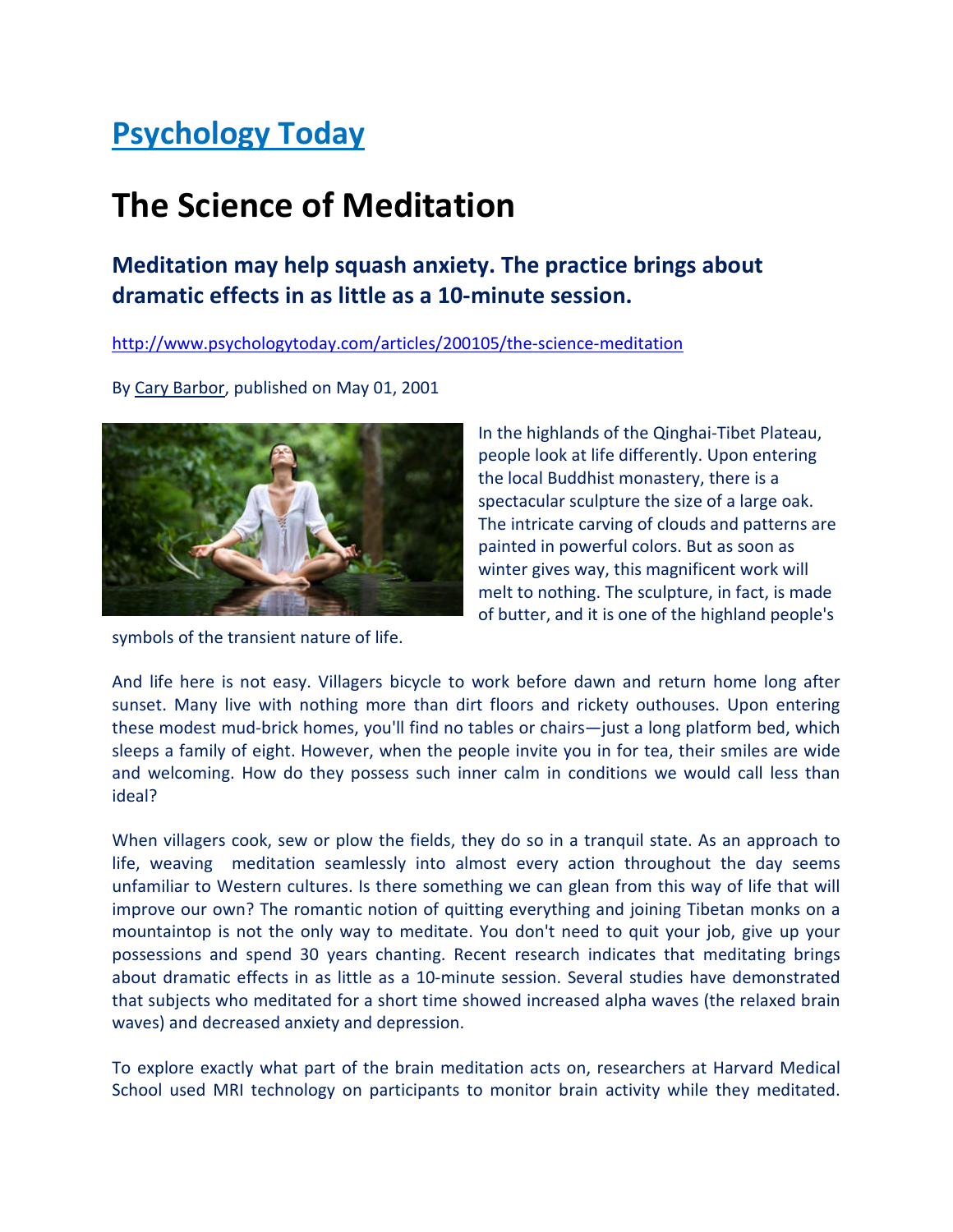They found that it activates the sections of the brain in charge of the autonomic nervous system, which governs the functions in our bodies that we can't control, such as digestion and blood pressure. These are also the functions that are often compromised by stress. It makes sense, then, that modulating these functions would help to ward off stress-related conditions such as heart disease, digestive problems and infertility.

#### Meditation: What is It?

Aside from determining its physiological effects, defining the actual act of meditation can be as elusive as imagining the sound of one hand clapping. In his book, "What is Meditation?" (Shambhala Publications, 1999), Rob Nairn talks about it as a state of "bare attention." He explains, "It is a highly alert and skillful state of mind because it requires one to remain psychologically present and 'with' whatever happens in and around one without adding to or subtracting from it in any way."

The physical act of meditation generally consists of simply sitting quietly, focusing on one's breath, a word or phrase. However, a meditator may also be walking or standing. It isn't unusual, in fact, to see a meditating monk in the highlands walking a few steps and then lying prostrate over and over again until he reaches his destination many miles away.

There are many traditions and countless ways to practice meditation, and perhaps because of its polymorphous nature new meditators wonder whether they are doing it correctly. According to Roger Thomson, Ph.D., a psychologist in private practice in Chicago and a Zen meditator, there is one way to know for sure: "If you're feeling better at the end, you are probably doing it right."

Thomson makes it sound easy, but many people can't seem to get the hang of it, no matter how often they try. "It can be difficult," says Steven Hendlin, Ph.D., a clinical psychologist in Irvine, California. "It may be a struggle to overcome the internal chatter that we all experience."

Seeking methods for quieting that internal chatter and reducing stress are what initially attract many people to meditation. "It is a very effective stress-reducer, which is a way into the practice for many people," says Thomson, who sometimes refers clients to meditation. "If someone is struggling with feelings of anxiety, he or she may benefit from its calming aspects. And it's absolutely facilitative of mental health because it brings about a higher level of selfacceptance and insight about oneself."

But greater awareness about oneself can be a double-edged sword. Mark Epstein, M.D., a New York City psychiatrist in private practice and a meditation practitioner, extends a caution about one of the ironies of meditating. "It could actually raise your level of anxiety if there are certain feelings you are not owning." In other words, there's nowhere to hide when you're practicing "bare attention." And this, for some people, is both the good and the bad news.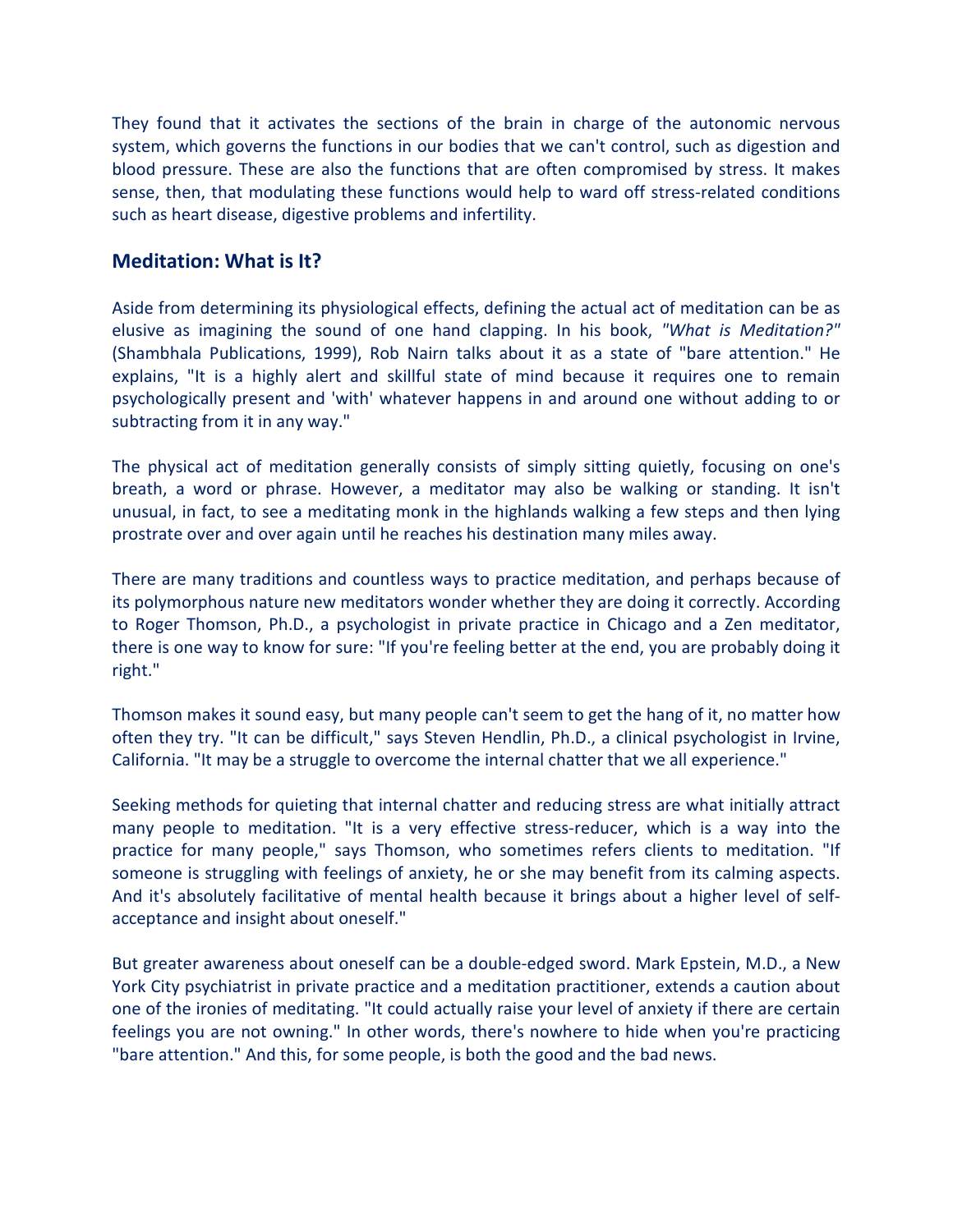That's why some experts suggest marrying meditation to psychotherapy. "Both allow the person to be present for the moment, open and non-defensive," says Thomson, who explores the complementary nature of the two in a paper published in the American Journal of Psychotherapy. "In both meditation and psychotherapy, we are trying not to get caught up in internal preoccupation, but to be intimately present with what is happening here and now."

To explain his thoughts on the connection, Thomson compares Zen to relational psychoanalytical theories. He writes that it "encourages its practitioners to become aware of the fundamentally distorted aspects of an overly individualistic view of human experience. Recognizing that the true nature of all individuals is emphatically non-individual, neither lasting nor separate, is the wisdom of Zen."

### Silence and Science

Certainly anything that helps us fight stress as a welcome tool. But what else might meditation be doing for us? Since researchers like Herbert Benson, M.D. began amassing data, many studies have shown that indeed meditation has not only a mental but a profound physiological effect on the body. Studies have shown that, among other benefits, meditation can help reverse heart disease, the number-one killer in the U.S. It can reduce pain and enhance the body's immune system, enabling it to better fight disease.

More new research offers additional encouragement. In a study published last year in the journal Stroke, 60 African-Americans with atherosclerosis, or hardening of the arteries, practiced meditation for six to nine months. (African-Americans are twice as likely to die from cardiovascular disease as are whites.) The meditators showed a marked decrease in the thickness of their artery walls, while the nonmeditators actually showed an increase. The change for the meditation group could potentially bring about an 11 percent decrease in the risk of heart attack and an 8 percent to 15 percent decrease in the risk of stroke.

A second study, published last year in Psychosomatic Medicine, taught a randomized group of 90 cancer patients mindful meditation (another type of practice). After seven weeks, those who had meditated reported that they were significantly less depressed, anxious, angry and confused than the control group, which hadn't practiced meditation. The meditators also had more energy and fewer heart and gastrointestinal problems than did the other group.

Other recent research has looked at precisely what happens during meditation that allows it to cause these positive physical changes. Researchers at the Maharishi School of Management in Fairfield, Iowa, found that meditation has a pervasive effect on stress. They looked at a group of people who had meditated for four months and found that they produced less of the stress hormone cortisol. They were therefore better able to adapt to stress in their lives, no matter what their circumstances were.

Diana Adile Kirschner, Ph.D., a Philadelphia-area clinical psychologist, sometimes refers her clients to learn meditation and has seen firsthand how helpful it can be. "Not only is meditation an absolutely marvelous destressor, it helps people better relate to one another," she says. "I can tell when clients are following through with meditation. For instance, I had a couple who consistently bickered. After they started meditating, they came in less angry, more self-reflective and more loving."